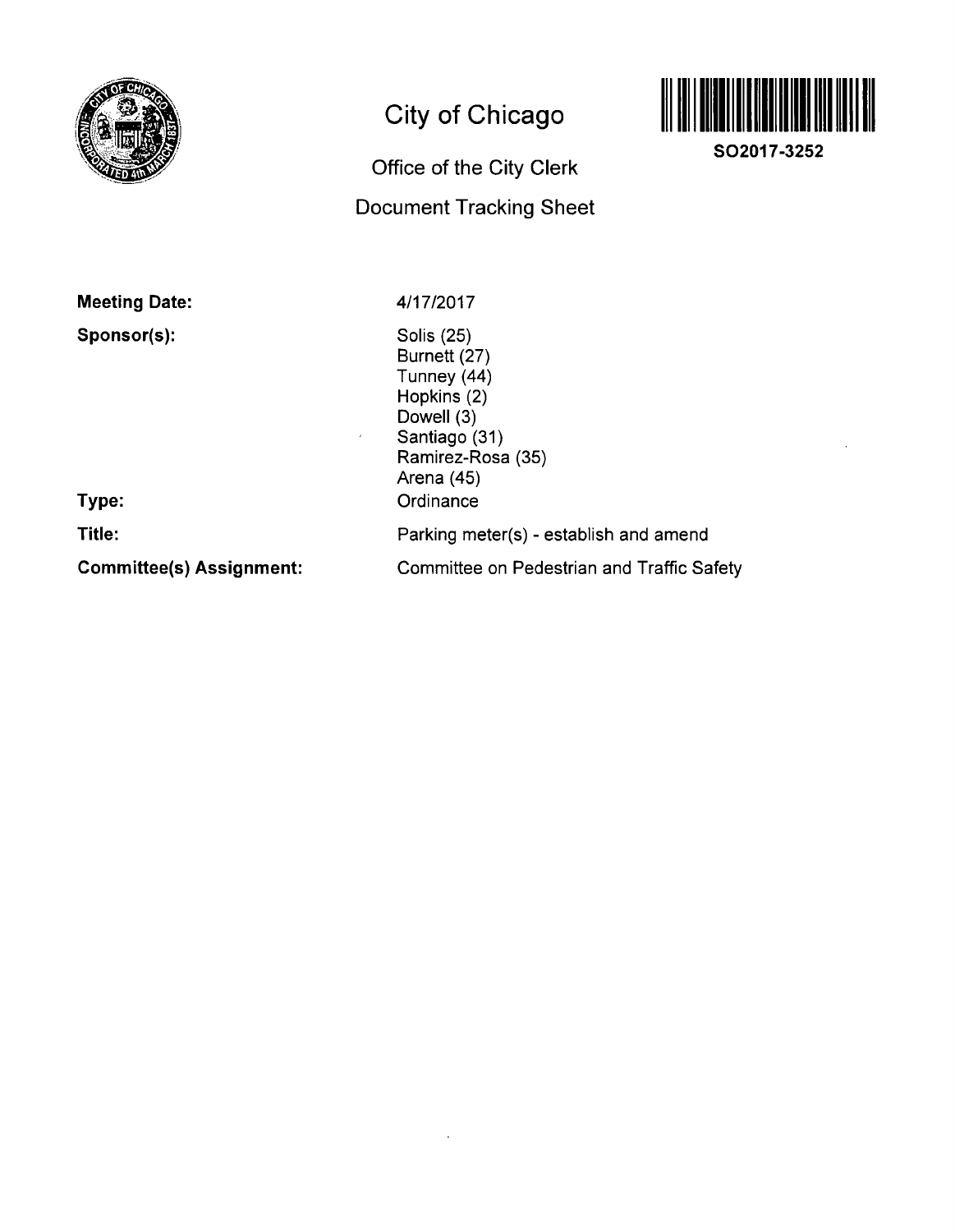## **PARKING METER**

## **BE IT ORDAINED BY THE CITY COUNCIL OF THE CITY OF CHICAGO:**

**SECTION 1. Pursuant to Title 9, Chapter 64, Section 200 of the Municipal Code of Chicago, the Commissioner of Transportation is hereby authorized and directed to establish and/or amend a Parking Meter area, as follows:** 

#### **WARD PARKING METERS:**

- **25**  South Canal Street; South Canal Street (east side) between West 23rd Place and West 24th Place; Parking Meters, 9:00am to 10:00pm, Monday through Saturday [02017-2017]
- 27 West Chicago Avenue: West Chicago Avenue (south side) between North Willard Court and North Elizabeth Street; Parking Meters, 9:00am to 7:00pm, Monday through Friday [02017-3183]
- 44 West Wellington Avenue; West Wellington Avenue (south side) between North Sheffield Avenue and the first alley east thereof; Install Parking Meters [02017-2283]
- 44 3455 North Southport Avenue; Install Parking Meters [02017-2318]

### **WARD AMEND PARKING METERS:**

- 2 West Chestnut Street; Repeal Ordinance which reads: West Chestnut Street (north side) at 8 West Chestnut Street (2 spaces) Meter number 222-441; Parking Meters And Also Install at North State Street (west side) at approximately 850 North State Street; Parking Meters [02016-8116]
- 3 South Indiana Avenue; Repeal Ordinance which reads: South Indiana Avenue (east side) between East 21st Street and East Cermak Road; Parking Meters, by Striking the above. And Also Replacement Parking Meters have been installed on South Calumet Avenue between East 21st Street and East Cermak Road [02017-2018]
- 31 North Cicero Avenue; North Cicero Avenue (east side) between West Barry Avenue and West Nelson Street; install Parking Meters, And Also 4804-4810 West Fletcher Avenue, Remove Parking Meters [02017-3072]
- 35 2736-2754 North Kedzie Avenue; install Parking Meters, And Also Repeal Ordinance which reads: 2700-2710 North Sawyer Avenue (west side); Parking Meters, by Striking the above And Also 2401-2413 North Bernard Street; Parking Meters, All Times, All Days [02017-2106]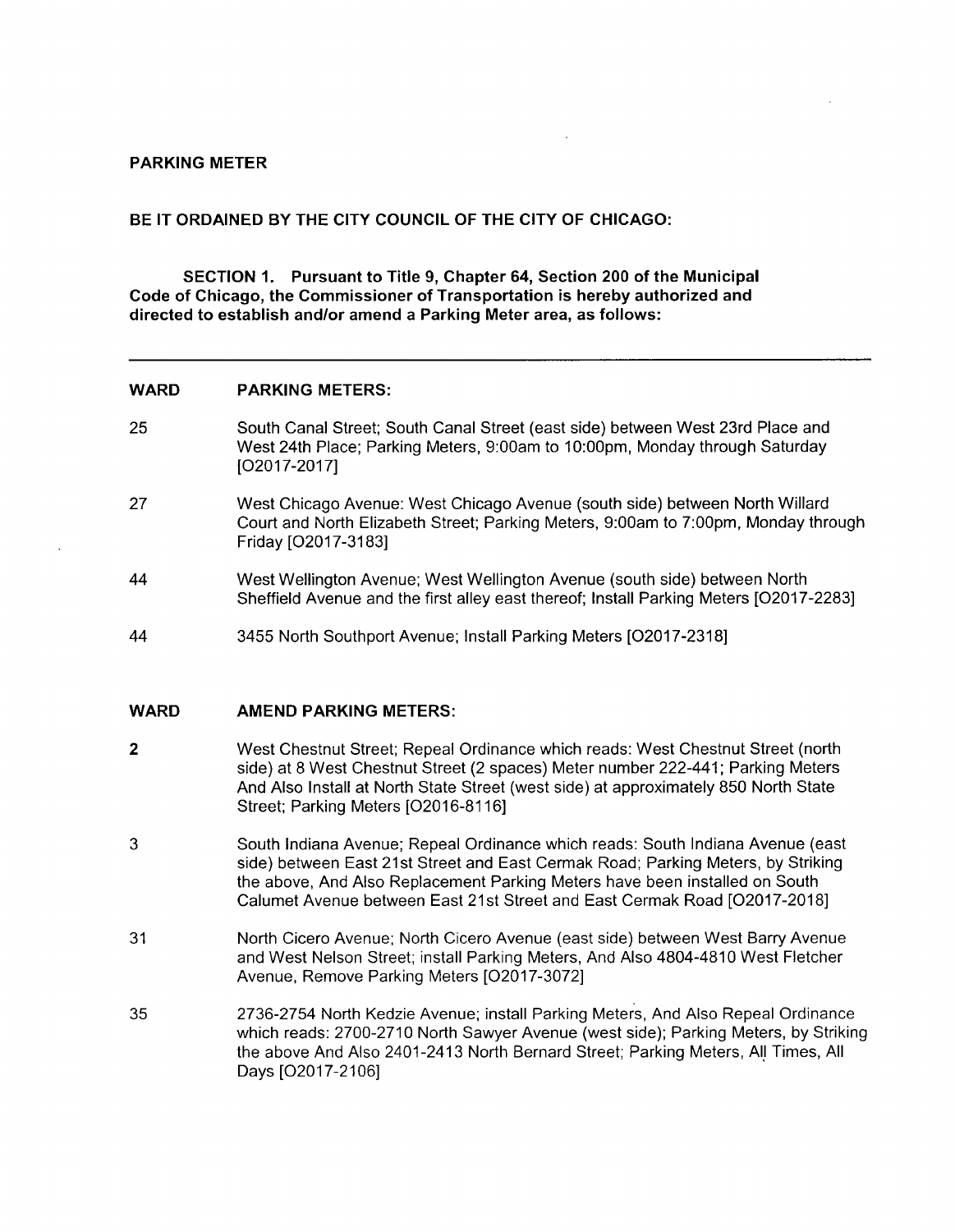## WARD **AMEND PARKING METERS CONT'D:**

45 North Milwaukee Avenue; Repeal Ordinance which reads: North Milwaukee Avenue (east side) between North Kilpatrick Avenue and West Irving Park Road; Parking Meters, by Striking the above, and Also West Irving Park Road (north side) between North Cicero Avenue and North Kilpatrick Avenue, 4714-4724 West Irving Park Road (north side). West Irving Park Road (north side) between North Lowell Avenue and North Kostner Avenue, West Irving Park Road (north side) from North Kildare and Avenue and North Lowell Avenue, West Irving Park Road (south side) between North Lowell Avenue and North Kildare Avenue; install Parking Meters [02017-2320]

**SECTION 2. This ordinance shall take effect and be in force here in after its passage and publication.**